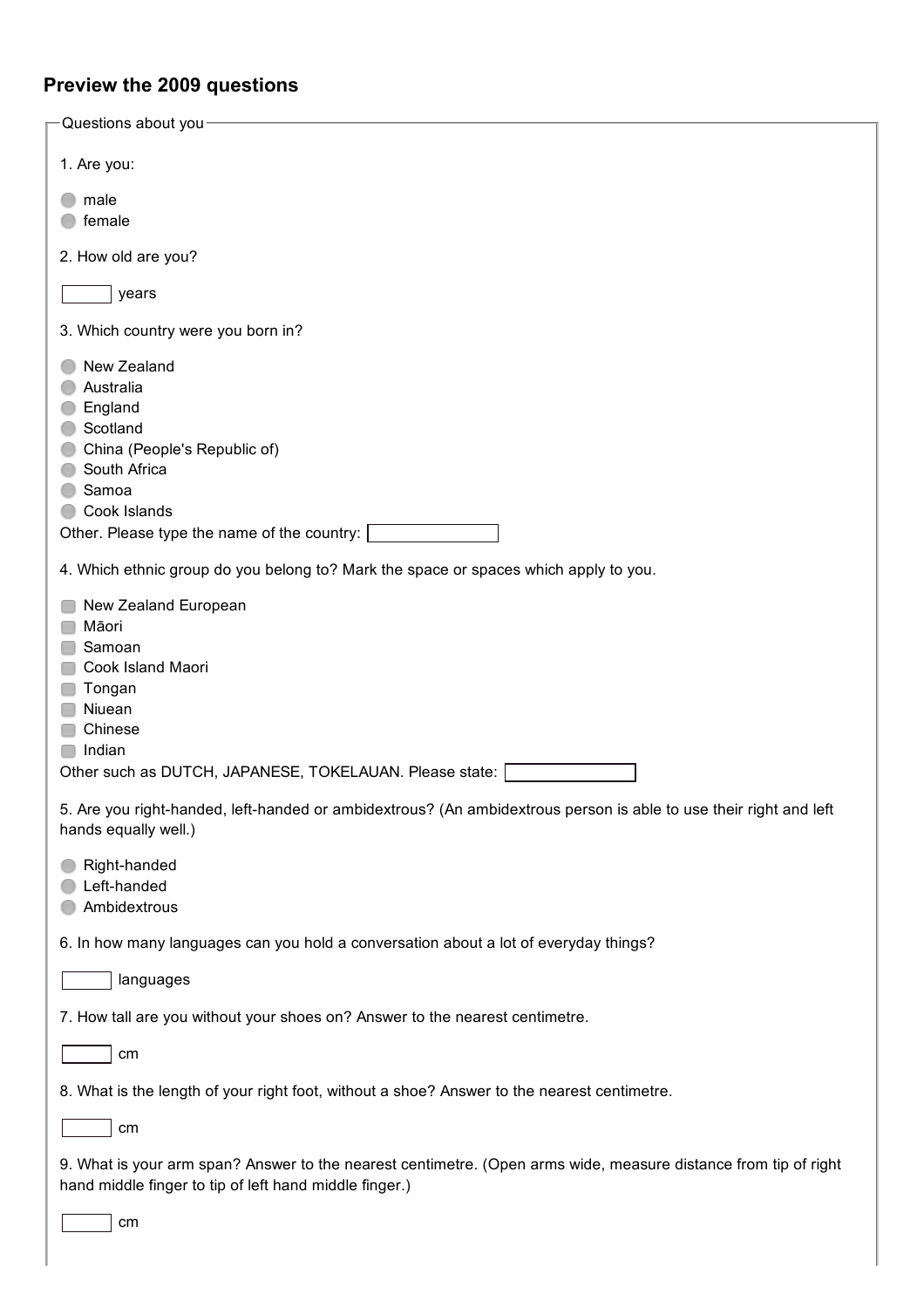| 10. What is the circumference of your wrist? Answer to the nearest centimetre.                                                                                                                                                                                                                                                                                  |
|-----------------------------------------------------------------------------------------------------------------------------------------------------------------------------------------------------------------------------------------------------------------------------------------------------------------------------------------------------------------|
| cm                                                                                                                                                                                                                                                                                                                                                              |
| 11. What is the circumference of your neck? Answer to the nearest centimetre.                                                                                                                                                                                                                                                                                   |
| cm                                                                                                                                                                                                                                                                                                                                                              |
| 12. What is your popliteal length? Answer to the nearest centimetre. (The popliteal length is the measurement from<br>the underside of the leg right behind the knee when seated, to the floor. Taken with shoes off.)                                                                                                                                          |
| cm                                                                                                                                                                                                                                                                                                                                                              |
| 13. What is the length of your index finger to the nearest millimetre?                                                                                                                                                                                                                                                                                          |
| mm                                                                                                                                                                                                                                                                                                                                                              |
| 14. What is the length of your ring finger to the nearest millimetre?                                                                                                                                                                                                                                                                                           |
| mm                                                                                                                                                                                                                                                                                                                                                              |
| Questions about school-                                                                                                                                                                                                                                                                                                                                         |
| 15. What is the main method of transportation that you usually use to get to school? Pick one of the following:                                                                                                                                                                                                                                                 |
| walk<br>car<br>bus<br>train<br>bike<br>boat<br>other                                                                                                                                                                                                                                                                                                            |
| 16. How long does it usually take you to get to school? Answer to the nearest minute.                                                                                                                                                                                                                                                                           |
| minutes                                                                                                                                                                                                                                                                                                                                                         |
| 17. What is the weight of your school bag today? Answer to the nearest 100g. (Weigh your school bag with all your<br>books and other materials you brought to school today.)                                                                                                                                                                                    |
| grams                                                                                                                                                                                                                                                                                                                                                           |
| 18. How do you usually carry your school bag:                                                                                                                                                                                                                                                                                                                   |
| Two straps, one on each shoulder<br>One strap, over one shoulder<br>One strap, going diagonally across your body<br>Hold in your hand(s)                                                                                                                                                                                                                        |
| 19. What is your favourite learning area?                                                                                                                                                                                                                                                                                                                       |
| English<br>The Arts including Dance, Drama, Music, Visual Arts<br>Health and PE including Health, Physical Education and Home Economics<br>Languages including Maori<br><b>Mathematics and Statistics</b><br>Science including Biology, Physics and Chemistry<br>Social studies including History, Geography, Economics<br><b>Technology including Graphics</b> |
| 20. Do you think you are good at:<br>To give an answer you must click on the slider box or move it to a new position.                                                                                                                                                                                                                                           |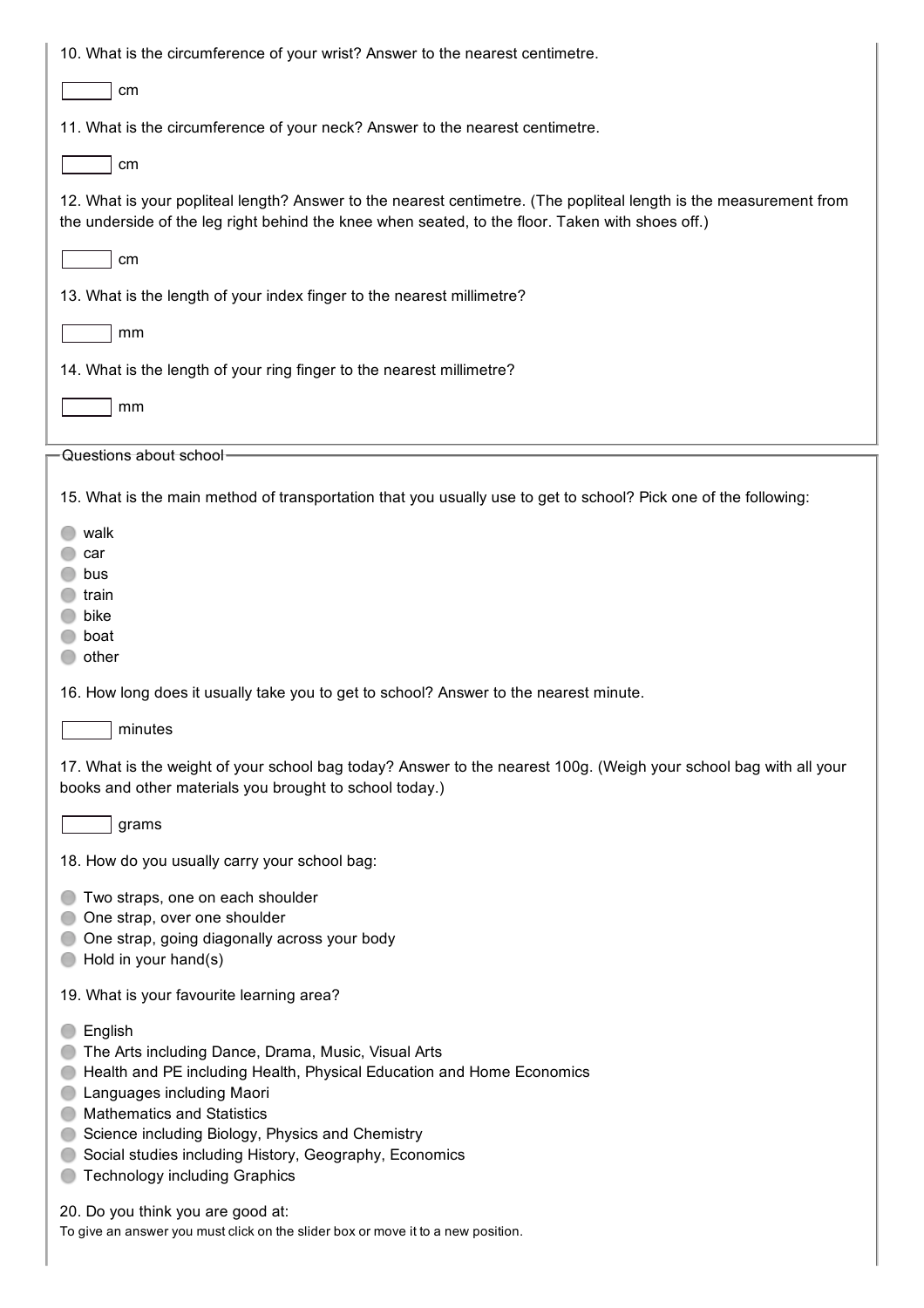|                                                                                                                | Not good                                                            | Very good |  |  |
|----------------------------------------------------------------------------------------------------------------|---------------------------------------------------------------------|-----------|--|--|
| Sport                                                                                                          | <u> 1989 - Andrea Stadt Britain, amerikansk politiker (d. 1989)</u> |           |  |  |
| Maths                                                                                                          |                                                                     |           |  |  |
| Reading                                                                                                        | <u> 1989 - Andrea Stadt Britain, amerikansk politiker (d. 1989)</u> |           |  |  |
| Music                                                                                                          |                                                                     |           |  |  |
| Dancing                                                                                                        | <u> 1989 - Johann Stoff, fransk politik (d. 1989)</u>               |           |  |  |
| Art                                                                                                            |                                                                     |           |  |  |
| Questions about activities you do-                                                                             |                                                                     |           |  |  |
| 21. How fast is your reaction time? Click on the green button. When it turns red, click it as fast as you can. |                                                                     |           |  |  |

| <b>Click to Start</b>                                                                                                                                                                                                                                                                                 |
|-------------------------------------------------------------------------------------------------------------------------------------------------------------------------------------------------------------------------------------------------------------------------------------------------------|
| 22. In what sport or activity do you most enjoy participating in?                                                                                                                                                                                                                                     |
|                                                                                                                                                                                                                                                                                                       |
| 23. Which of the following do you have? (You may tick more than one)                                                                                                                                                                                                                                  |
| a TV in your bedroom<br>your own MP3 player e.g. iPod<br>access to the internet at home<br>your own Bebo page<br>your own MySpace page<br>your own Facebook page<br>Skype on a computer at home<br>a game console at home e.g. PlayStation, Xbox, Nintendo<br>none of these                           |
| 24. How long have you had your current cellphone for? (If you have more than one, choose the newest cellphone.)<br>Approximately:                                                                                                                                                                     |
| months                                                                                                                                                                                                                                                                                                |
| 25. In the last seven days, which of these online activities have you done? (You may tick more than one)                                                                                                                                                                                              |
| Downloaded or listened online to music<br>Downloaded or viewed online video (e.g. YouTube, TV shows, movies)<br>Played online game(s)<br>Kept in touch with friends<br>Related to school work<br>Have been online but did none of the above activities<br>Have not been online in the last seven days |
| 26 a. About what time did you go to sleep last night?                                                                                                                                                                                                                                                 |
| minutes<br>hours $[ \cdot 00 \div ]$                                                                                                                                                                                                                                                                  |
| 26 b. About what time did you wake up this morning?                                                                                                                                                                                                                                                   |
| hours $[ \cdot 00 \mid \frac{1}{r} ]$<br>minutes                                                                                                                                                                                                                                                      |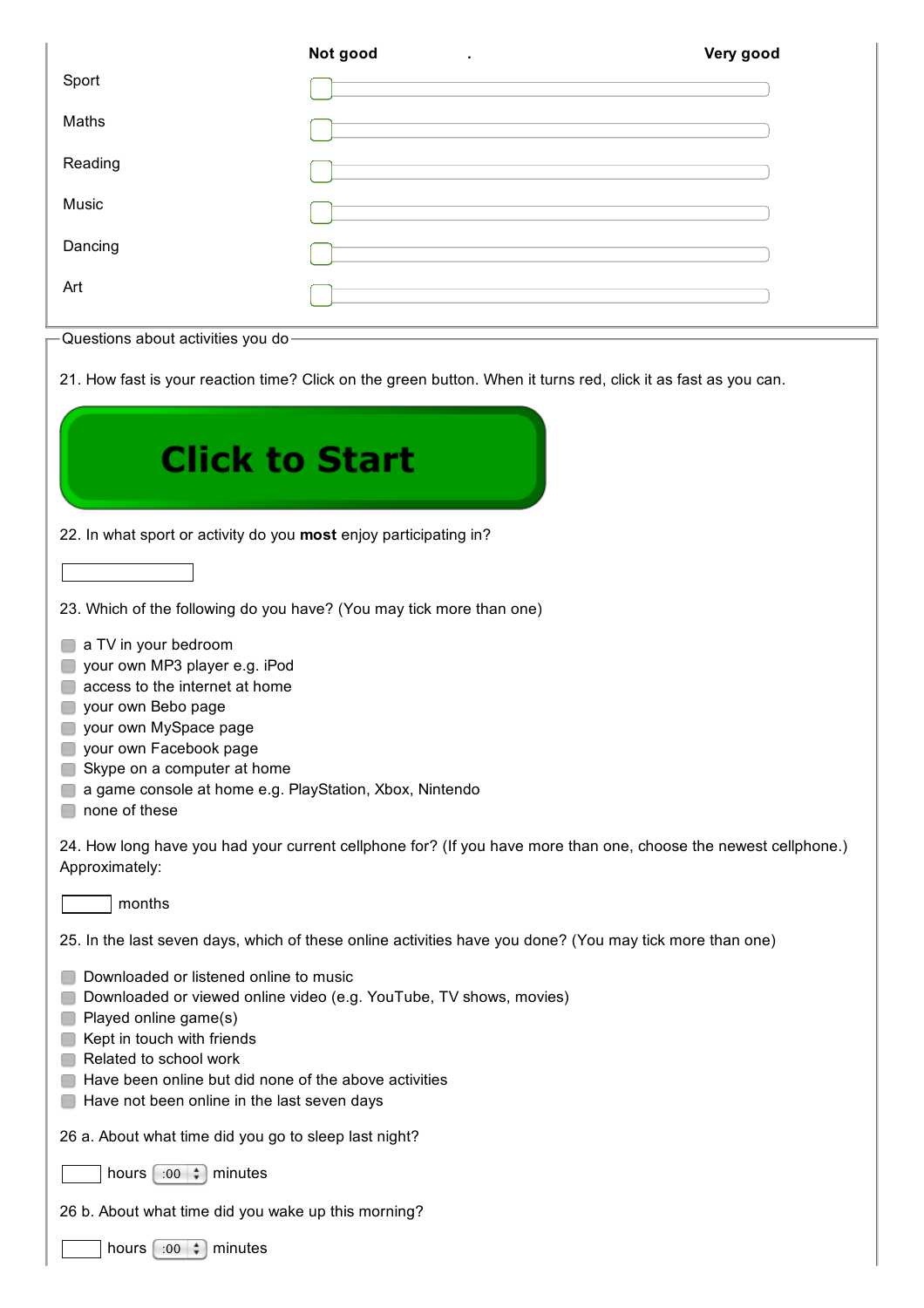| 27. How physically fit do you think you are?                                                                                                |                                                                                                                                                                                                      |                       |
|---------------------------------------------------------------------------------------------------------------------------------------------|------------------------------------------------------------------------------------------------------------------------------------------------------------------------------------------------------|-----------------------|
| Unfit<br>A little bit fit<br>Quite fit<br>Very fit                                                                                          |                                                                                                                                                                                                      |                       |
| minutes.)                                                                                                                                   | 28. What is your resting pulse rate? (Measure for 15 seconds and multiply by 4, measure after sitting for at least 10                                                                                |                       |
|                                                                                                                                             |                                                                                                                                                                                                      |                       |
| Questions about your opinions-                                                                                                              |                                                                                                                                                                                                      |                       |
| 29. What is your favourite TV show?                                                                                                         |                                                                                                                                                                                                      |                       |
|                                                                                                                                             |                                                                                                                                                                                                      |                       |
| 30. What do you think is the best thing about living in New Zealand?                                                                        |                                                                                                                                                                                                      |                       |
|                                                                                                                                             |                                                                                                                                                                                                      |                       |
|                                                                                                                                             | 31. If you could do one thing to make New Zealand a better place to live, what would it be?                                                                                                          |                       |
|                                                                                                                                             | and the control of the control of the control of the control of the control of the control of the control of the<br>,我们也不会有什么。""我们的人,我们也不会有什么?""我们的人,我们也不会有什么?""我们的人,我们也不会有什么?""我们的人,我们也不会有什么?""我们的人 |                       |
|                                                                                                                                             | 32. Which of the following countries would you most like to visit on holiday?                                                                                                                        |                       |
| Australia<br>Fiji<br><b>United States of America</b><br>United Kingdom<br>China (People's Republic of)<br>Cook Islands<br>Samoa<br>Thailand |                                                                                                                                                                                                      |                       |
| To give an answer you must click on the slider box or move it to a new position.                                                            | 33. How important are the following issues to you? Mark onto the scale your level of importance.                                                                                                     |                       |
|                                                                                                                                             | Not at all Important .                                                                                                                                                                               | <b>Very Important</b> |
| a. Global warming                                                                                                                           |                                                                                                                                                                                                      |                       |
| b. Reducing pollution                                                                                                                       |                                                                                                                                                                                                      |                       |
| c. Recycling rubbish                                                                                                                        |                                                                                                                                                                                                      |                       |
| d. Conserving water                                                                                                                         | the control of the control of the control of the control of the control of the control of<br>the control of the control of the control of the control of the control of the control of               |                       |
| e. Healthy lifestyle                                                                                                                        |                                                                                                                                                                                                      |                       |
| f. Conserving Energy (electricity,<br>gas, oil, for heating, lighting, car<br>travel)                                                       |                                                                                                                                                                                                      |                       |
| g. Stable government                                                                                                                        | the control of the control of the control of the control of the control of                                                                                                                           |                       |
| h. Owning a computer                                                                                                                        |                                                                                                                                                                                                      |                       |
| 34. Which would you prefer to be?                                                                                                           |                                                                                                                                                                                                      |                       |